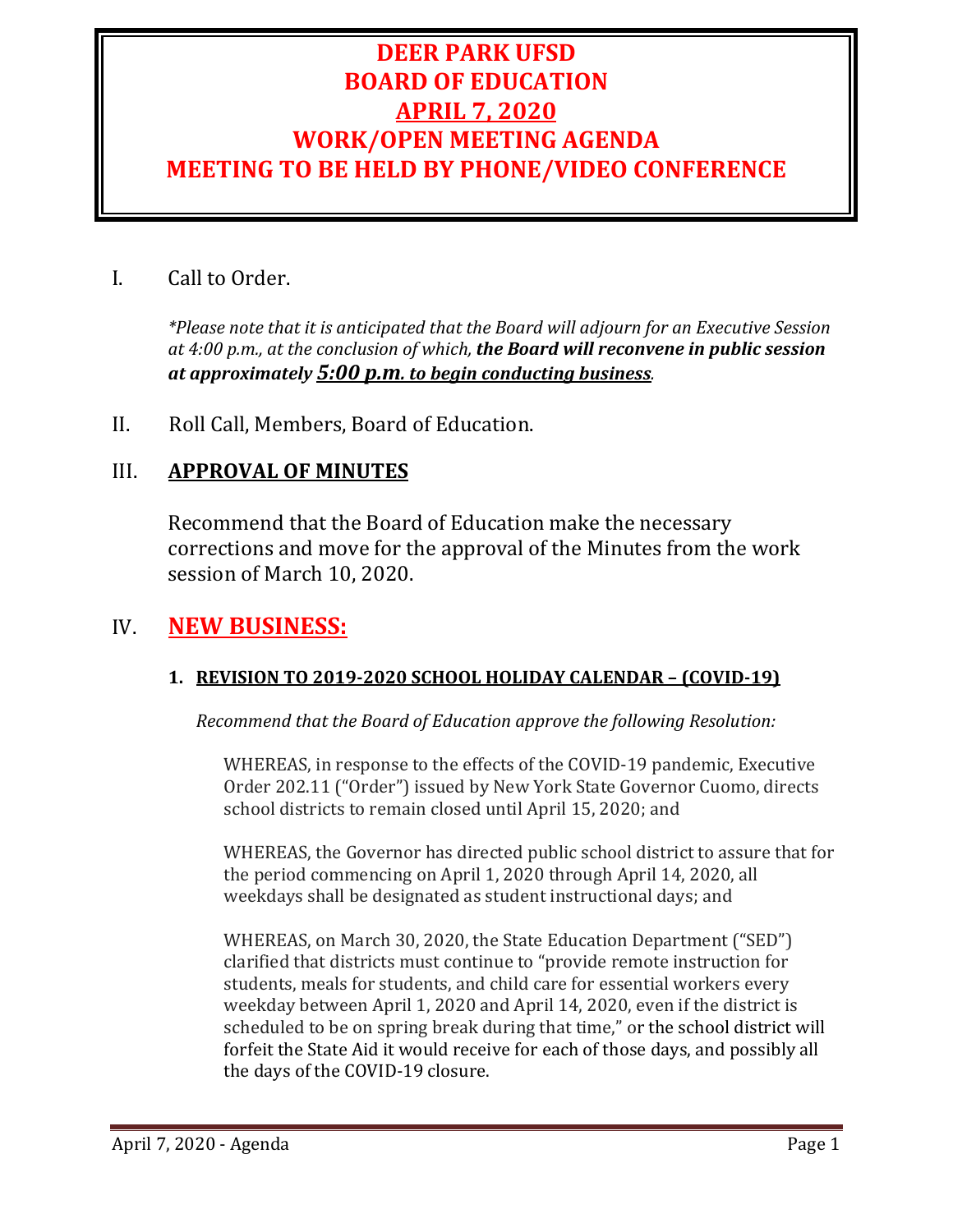NOW, THEREFORE, BE IT RESOLVED that the Board of Education of the Deer Park Union Free School District hereby modifies its previously adopted 2019-2020 School District Calendar by establishing the weekdays of April 9 through April 17, 2020 as student instructional days, thereby changing such days from Spring Recess days to student instructional days, and establishing May 22 as additional instructional days; and

BE IT FURTHER RESOLVED in addition to implementing the District's Continuity of Learning Plan during each of the weekdays commencing on April 1, 2020 and through at least April 14, 2020, the District shall continue its child care services and food services plan as submitted to the New York State Education Department, while awaiting further direction from New York State Government Officials.

# V. **APPROVAL OF SCHEDULES**

*Recommend, that the Board of Education approve the following schedules collectively:*

# **NON-INSTRUCTIONAL**

### **SCHEDULE -- CS --CHANGE OF SALARY/ STATUS (Non-Instructional)**

### **Kathleen Ohanian**

May Moore School<br>Position: Tea Teacher Aide<br>\$19.68/hr Salary/Step: Effective Date $(s)$ : 2/3/2020 Salary Correction (as per 6 years prior experience as an aide)

### **SCHEDULE -- NN --APPOINTMENTS (Non-Instructional)**

#### **Marie Cross**

Transportation<br>Position: Bus Driver<br>\$25.55/hr Salary/Step: Effective Date(s): 3/11/2020

### **Lindsey Gaare**

Deer Park High School<br>Position: Lifegua Lifeguard<br>\$13/hr Salary/Step: Effective Date(s): 3/4/2020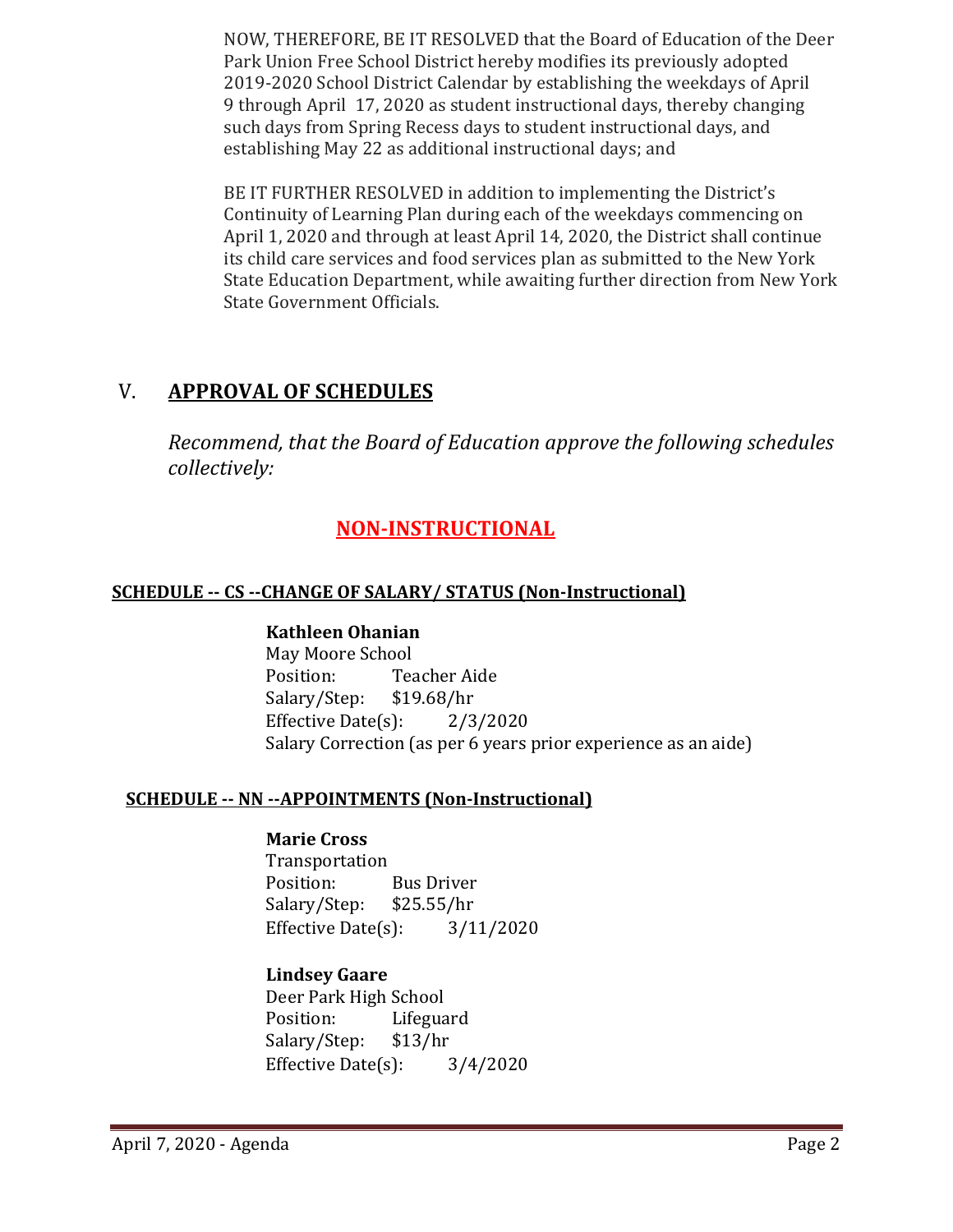**Thomas Plitt** John Quincy Adams School<br>Position: Security Gu Security Guard<br>\$19.42/hr Salary/Step: \$19.42/hr<br>Effective Date(s): 3/3/2020 Effective Date $(s)$ :

#### **SCHEDULE -- OO --RESIGNATIONS / RETIREMENTS / REMOVALS / TERMINATIONS (Non-Instructional)**

#### **Laura Karlsen**

Robert Frost Middle School Teacher Aide Salary/Step: Effective Date(s): 3/20/2020 Resignation. No outstanding obligation to the district.

#### **Danielle Lutz**

Out of District<br>Position: Non-Instructional Aide Salary/Step: Effective Date(s): 3/27/2020 Resignation. No outstanding obligation to the district

#### **Patricia Shea**

Transportation<br>Position: **Assistant Transportation Supervisor** Salary/Step: Effective Date $(s)$ : 7/29/2020 CHANGE of RETIREMENT DATE

#### **SCHEDULE -- QQ --LEAVES OF ABSENCE (Non-Instructional)**

#### **Samuel Algarin**

Robert Frost Middle School<br>Position: Chief Custoc **Chief Custodian** Salary/Step:<br>Effective Date(s):  $3/20/2020 - 5/8/2020$ 3/20/20-5/1/20 Extension of Paid Medical LOA (FMLA) 5/2/20- 5/8/20 Paid Medical LOA

#### **Donald Buhrmeister**

Transportation **Transportation Aide** Salary/Step:<br>Effective Date(s):  $3/6/2020 - 4/30/2020$ Unpaid Medical LOA (FMLA)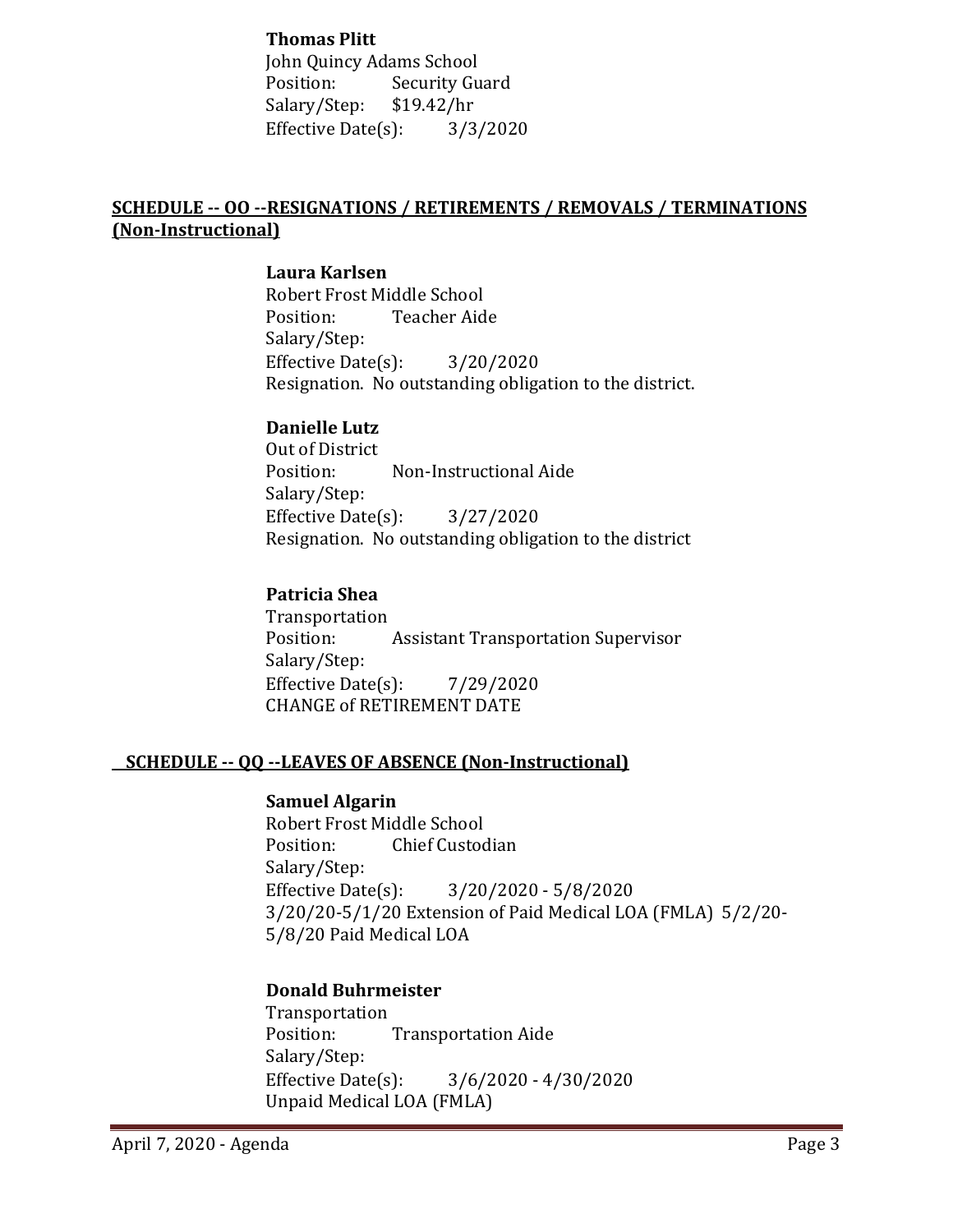#### **Karen Camodeo**

Transportation<br>Position: **Transportation Assistant** Salary/Step:<br>Effective Date(s):  $2/29/2020 - 3/12/2020$ Extension of Paid Medical LOA (FMLA)

#### **Danielle Kerr**

John F Kennedy Intermediate School<br>Position: Cafeteria Aide Cafeteria Aide Salary/Step:<br>Effective Date(s): Effective Date(s): 1/22/2020 - 4/18/2020 CHANGE OF UNPAID LOA TO WC

#### **Edward Phelan**

Deer Park High School<br>Position: Custod Custodian Salary/Step:<br>Effective Date(s):  $3/6/2020 - 4/9/2020$ Extension of Paid (differential) Medical LOA

### **Lorraine Sears**

Transportation Dispatcher Salary/Step:<br>Effective Date(s): Effective Date(s): 2/18/2020 - 3/18/2020 Paid Medical LOA (FMLA)

### **Monique Spence**

Memorial<br>Position: Office Assistant Salary/Step:<br>Effective Date(s):  $3/21/2020 - 3/25/2020$ Unpaid Maternity Remainder of LOA (FMLA)

### **Lauren Von Ende**

District Office<br>Position: Purchasing Agent Salary/Step:<br>Effective Date(s):  $3/11/2020 - 6/30/2020$ INTERMITTENT LOA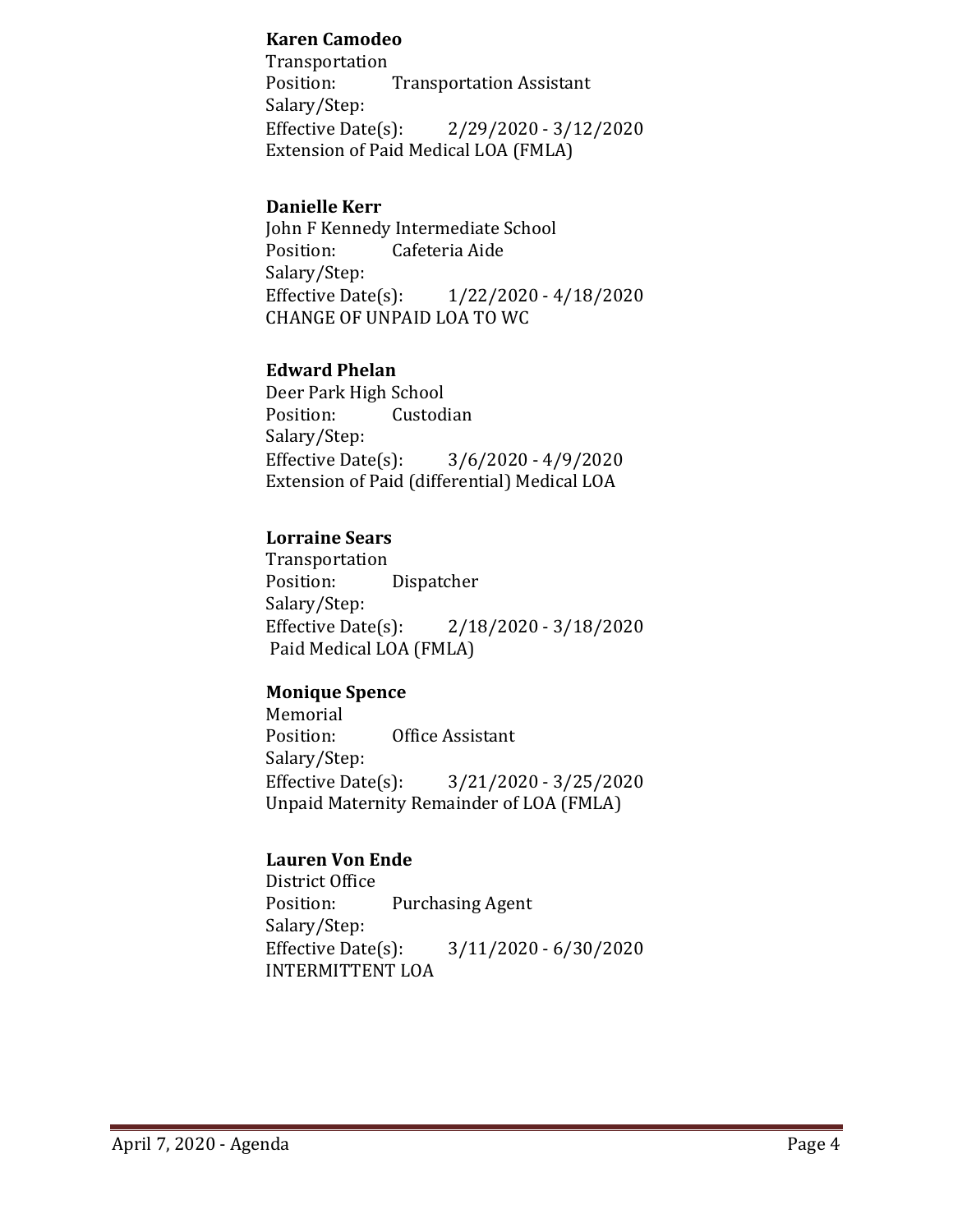## **INSTRUCTIONAL**

#### **SCHEDULE -- L --PART-TIME APPOINTMENTS (Instructional)**

Ricardo Carter John F Kennedy Intermediate School Position: .4 ENL Teacher<br>Salary/Step: \$62 \$62,450 MA/Step 1 Effective Date(s): 3/2/2020 - 6/30/2020 Salary prorated at \$9,742.20

#### **SCHEDULE -- LR --LONG TERM SUBSTITUTE / LEAVE REPLACEMENT (LR) APPOINTMENTS (Instructional)**

#### **Samantha Racano**

May Moore School Leave Replacement Art Teacher Salary/Step:  $$57,132$  BA/Step 1 Effective Date(s): 3/6/2020 - 6/30/2020 (Sarco) MM/RF - Salary prorated: \$10,426.59 (budget code: 2110.120.05) \$10,426.59 (budget code: 2110.130.08)

#### **SCHEDULE -- NAS --ADMINSTRATIVE / SUPERVISORY APPOINTMENTS (Instructional)\***

#### **Kevin Quirk**

Robert Frost Middle School Probationary Associate Principal<br>\$115,000 Salary/Step: Effective Date(s): 3/23/2020 - 6/30/2020 Salary prorated at \$36,690.54

\*Except to the extent required by the applicable provisions of Education Law 2509, 2573, 3212 and 3014, in order to be granted tenure the classroom teacher or building administrator shall have received composite or overall annual professional performance review ratings pursuant to Education Law 3012-c and/or 3012-d of either effective or highly effective in at least three (3) of the four (4) preceding years and if the classroom teacher or administrator receives an ineffective composite or overall rating in the final year of the probationary period he or she shall not be eligible for tenure at that time.

#### **SCHEDULE -- NPS --PER DIEM SUBSTITUTES (Instructional)**

#### **Laurie Cacciola**

District Wide Per-Diem Substitute Teacher<br>\$110/day Salary/Step: \$110/day<br>Effective Date(s): 3/2/2020 Effective Date $(s)$ : Certification: Elementary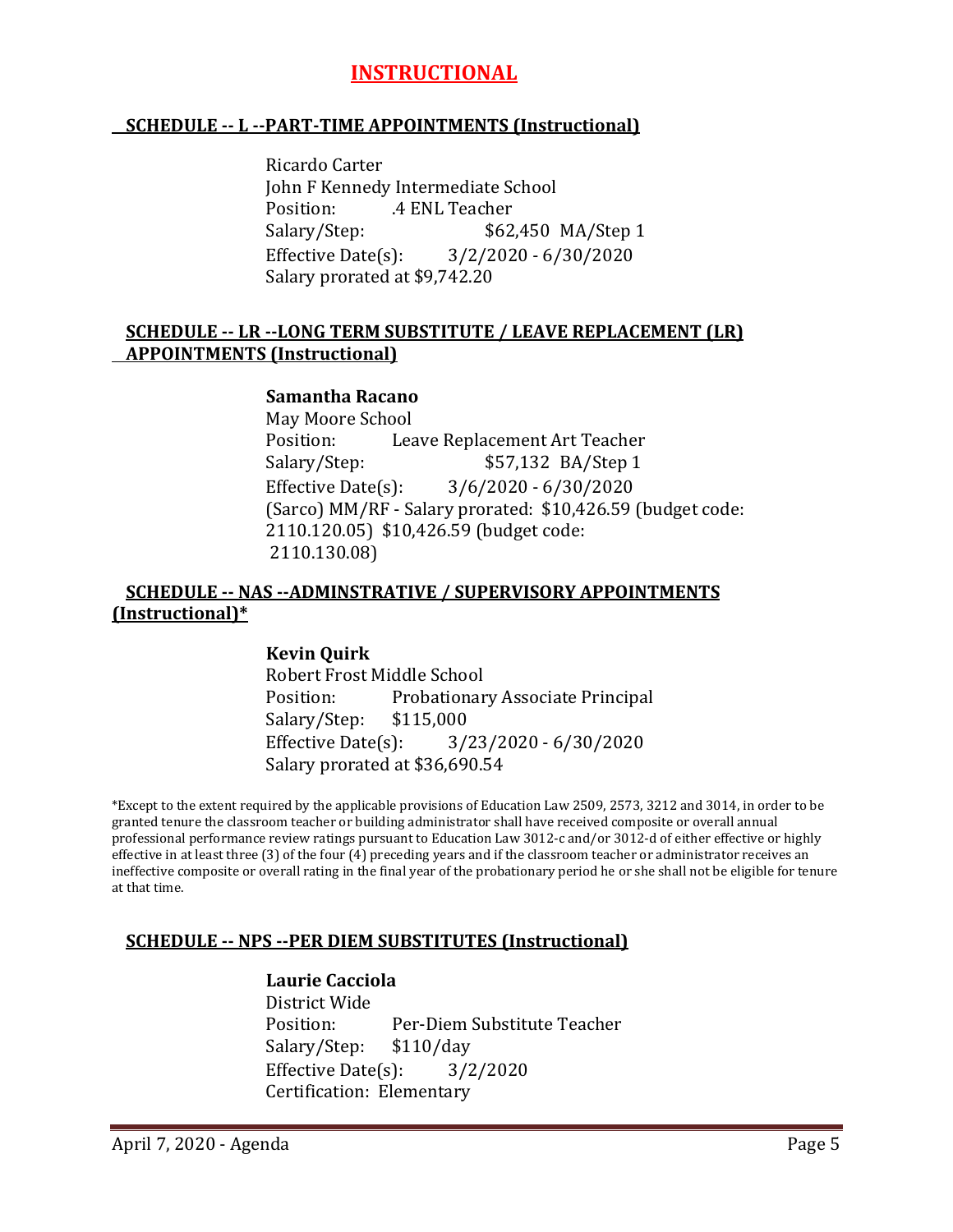#### **Madeline Feaster**

District Wide Per-Diem Substitute Teacher<br>\$110/day Salary/Step: \$110/day<br>Effective Date(s): 3/9/2020 Effective Date $(s)$ : Certification: Social Studies 7-12

#### **Kara Micucci**

Deer Park High School<br>Position: Per-Die Per-Diem Psychologist<br>\$509.45/day Salary/Step: \$5<br>Effective Date(s):  $3/2/2020 - 6/30/2020$ 

#### **SCHEDULE -- NS --PERMANENT SUBSTITUTES (Instructional)**

#### **Ricardo Carter**

John F Kennedy Intermediate School .6 Permanent Substitute Teacher<br>\$125/day Salary/Step: Effective Date(s): 3/2/2020 - 6/30/2020 Prorated at \$75/day

#### **Gabrielle Paolillo**

Robert Frost Middle School<br>Position: Permanent ! Permanent Substitute Teacher<br>\$125/day Salary/Step: \$1<br>Effective Date(s):  $3/14/2020 - 6/30/2020$ Changed back to Perm Sub as (C. Meckley returned early)

### **Allison Pettersen**

May Moore School Permanent Substitute Teacher<br>\$125/day Salary/Step: \$1<br>Effective Date(s): Effective Date(s): 3/9/2020 - 6/30/2020

### **Victoria Trotta**

John Quincy Adams School Permanent Substitute Teacher<br>\$125/day Salary/Step: \$1.<br>Effective Date(s): Effective Date(s): 3/9/2020 - 6/30/2020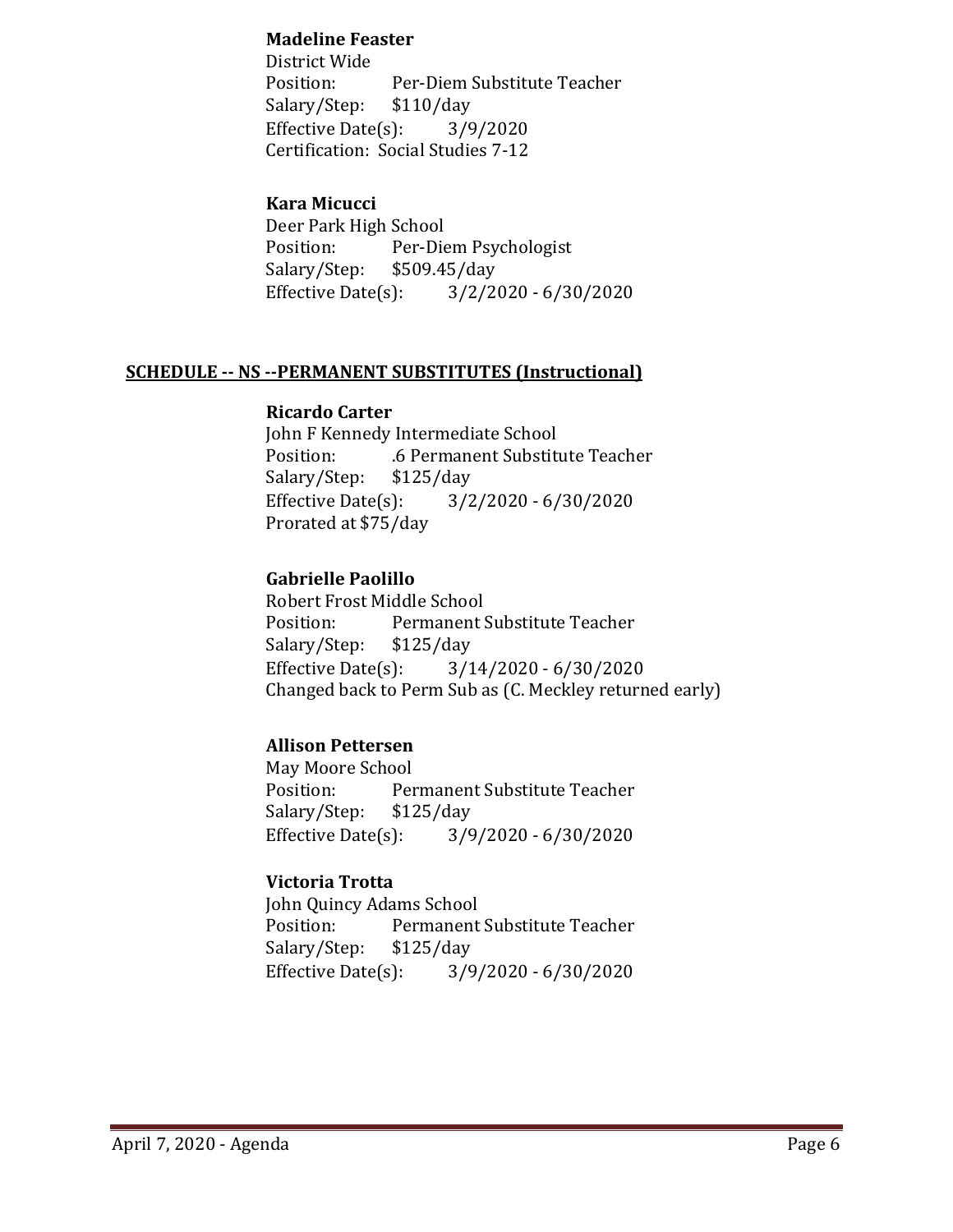#### **SCHEDULE -- O --RESIGNATIONS / RETIREMENTS / REMOVALS / TERMINATIONS (Instructional)**

#### **Laurie Cacciola**

John F Kennedy Intermediate School<br>Position: Permanent Substitute Permanent Substitute Teacher Salary/Step: Effective Date(s): 3/2/2020 Resignation as Permanent Substitute (to become Per-Diem)

#### **Vanessa Canavan**

John F Kennedy Intermediate School .4 ENL/.6 Permanent Substitute Teacher Salary/Step: Effective Date(s): 2/14/2020 Resignation. No outstanding obligation to the district.

#### **Ricardo Carter**

John Quincy Adams School Permanent Substitute Teacher Salary/Step: Effective Date(s): 2/28/2020 Resignation as Perm Sub at JQA in order to accept PT ENL position/Perm Sub at JFK

#### **Kasey Kephart**

John Quincy Adams School<br>Position: Permanent Permanent Substitute Teacher Salary/Step: Effective Date(s): 3/6/2020 Resignation. No outstanding obligation to the district.

#### **Samantha Racano**

Robert Frost Middle School<br>Position: Permanent ! Permanent Substitute Teacher Salary/Step: Effective Date(s): 3/6/2020 Resignation to accept the Leave Replacement position (Sarco)

#### **SCHEDULE -- Q --LEAVES OF ABSENCE (Instructional)**

#### **Cindy Albrecht**

Robert Frost Middle School<br>Position: ELA Teacher **ELA Teacher** Salary/Step: Effective Date(s): 3/3/2020 - 3/8/2020 Extension of Paid Medical LOA (FMLA)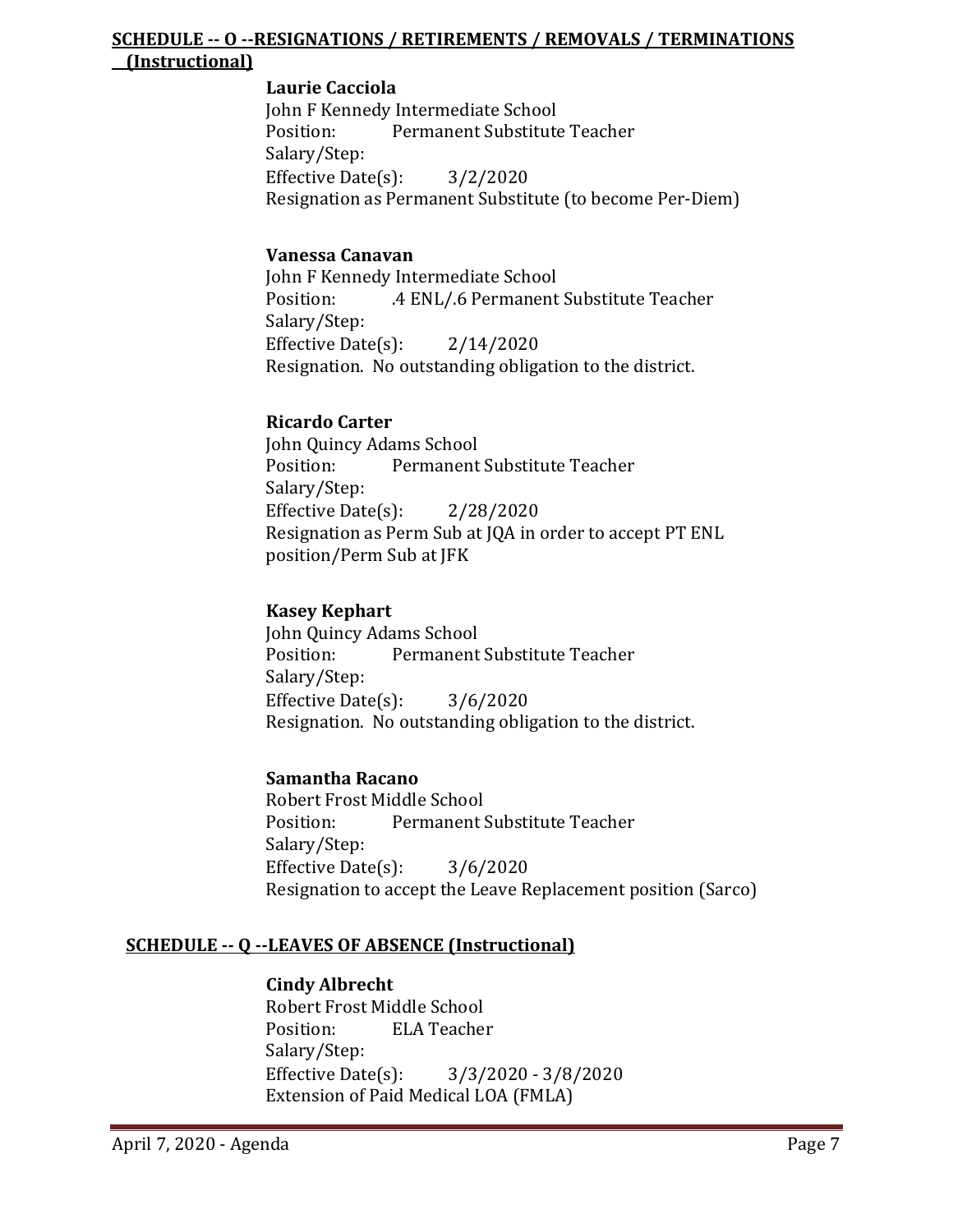#### **Jennifer Arella**

John F Kennedy Intermediate School<br>Position: Elementary Teacher **Elementary Teacher** Salary/Step:<br>Effective Date(s):  $4/20/2020 - 5/1/2020$ Paid Medical LOA (FMLA)

#### **Jordana Bogart**

John F Kennedy Intermediate School<br>Position: ENL Teacher **ENL Teacher** Salary/Step: Effective Date(s): 2/4/2020 - 2/6/2020 CHANGE OF DATES for Paid Medical LOA (FMLA)

#### **Jordana Bogart**

John F Kennedy Intermediate School<br>Position: ENL Teacher **ENL Teacher** Salary/Step:<br>Effective Date(s):  $2/24/2020 - 3/3/2020$ Paid Medical LOA (FMLA)

#### **Jennifer Cambria**

May Moore School<br>Position: Ele **Elementary Teacher** Salary/Step:<br>Effective Date(s):  $3/9/2020 - 3/12/2020$ Paid Medical LOA (FMLA)

### **Melissa Cangelosi**

Robert Frost Middle School<br>Position: Math Teach Math Teacher Salary/Step:<br>Effective Date(s):  $2/29/2020 - 3/26/2020$ Extension of Paid Maternity LOA (FMLA)

#### **Patricia Eysser**

May Moore School<br>Position: Ele **Elementary Teacher** Salary/Step:<br>Effective Date(s):  $3/12/2020 - 4/2/2020$ Paid Medical LOA (FMLA)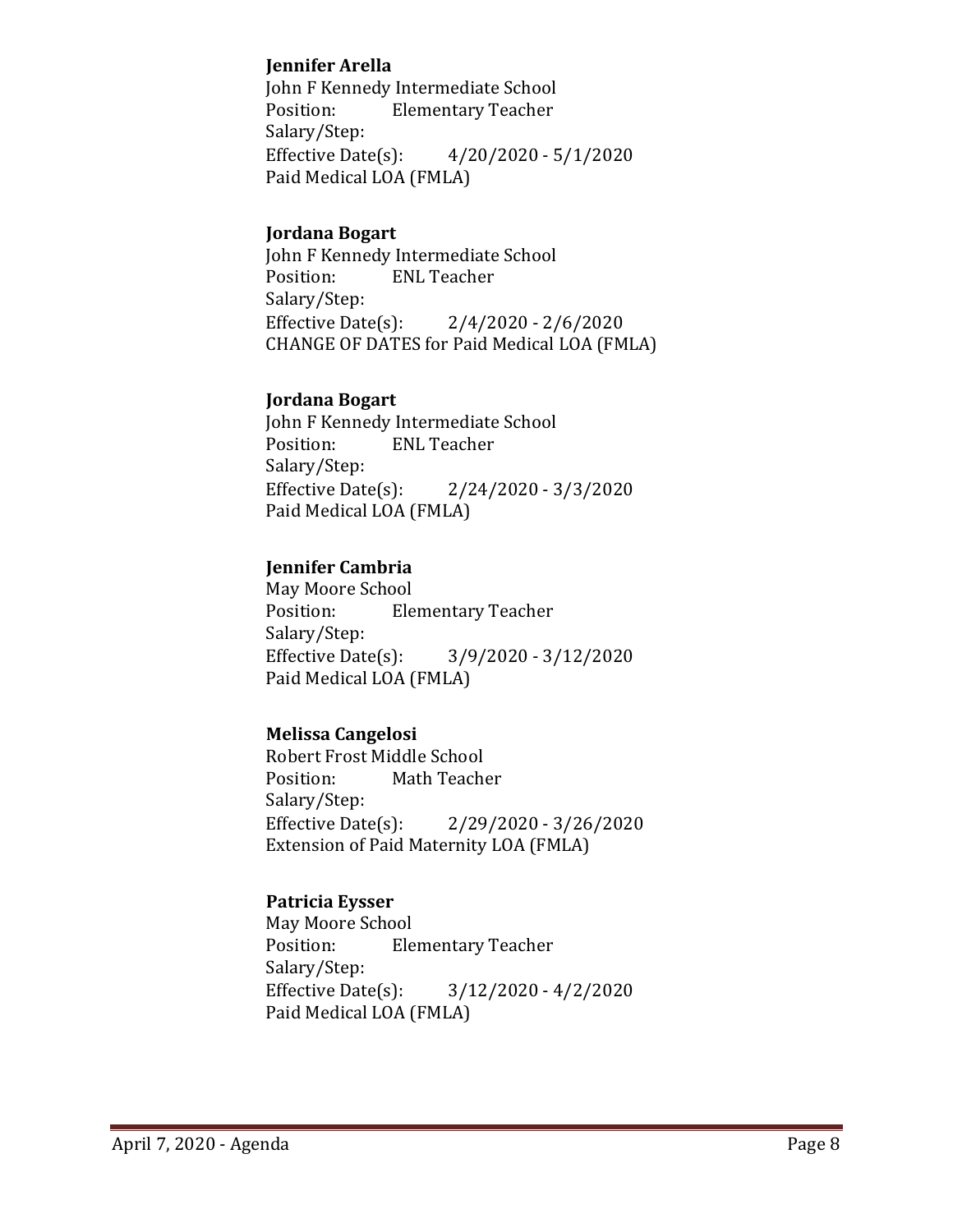#### **Virginia Lepore**

John F Kennedy Intermediate School<br>Position: Teaching Assistant **Teaching Assistant** Salary/Step:<br>Effective Date(s):  $3/3/2020 - 4/17/2020$ Unpaid Medical LOA (WC)

#### **Christine Meckley**

Robert Frost Middle School<br>Position: Guidance Co **Guidance Counselor** Salary/Step:<br>Effective Date(s): Effective Date(s): 2/24/2020 - 3/13/2020 CHANGE of DATES for Unpaid Medical LOA (FMLA)

#### **Kevin Quirk**

Robert Frost Middle School<br>Position: Special Educ **Special Education Teacher** Salary/Step:<br>Effective Date(s):  $3/23/2020 - 6/30/2020$ LOA to accept the position of Associate Principal

#### **Michelle Sarco**

May Moore School Art Teacher Salary/Step:<br>Effective Date(s):  $2/15/2020 - 6/30/2020$ 2/15/20-3/4/20 (1/2 day) Paid Medical LOA (FMLA)3/5/20-6/30/20 Unpaid Medical LOA

### **Audrey Schulter**

John F Kennedy Intermediate School **Elementary Teacher** Salary/Step:<br>Effective Date(s):  $2/15/2020 - 4/1/2020$ Extension of Paid Medical LOA (WC)

### **Margaret Simon**

John Quincy Adams School<br>Position: Elementary **Elementary Teacher** Salary/Step:<br>Effective Date(s):  $6/2/2020 - 6/30/2020$ Paid Maternity LOA (FMLA)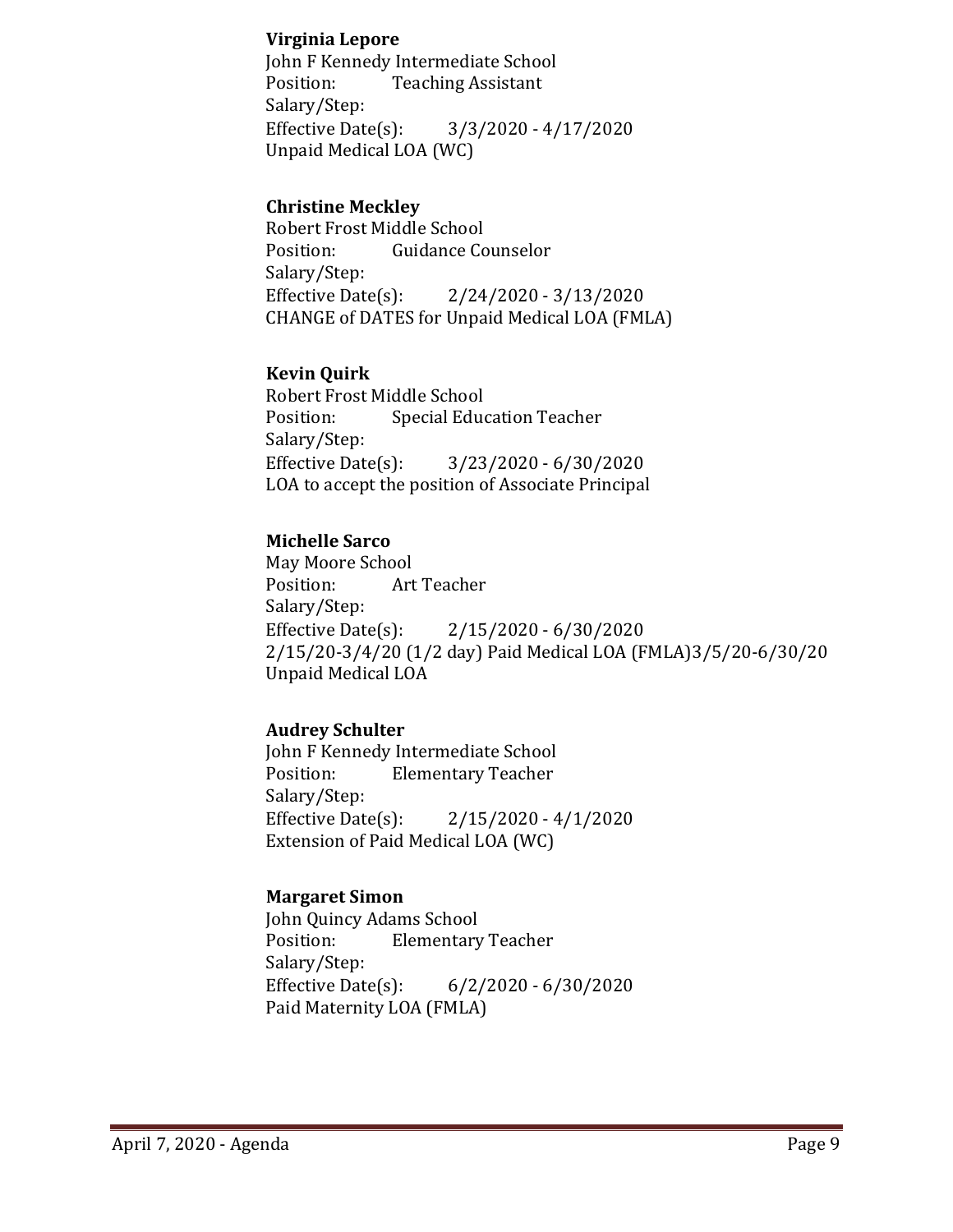#### **Heather Stewart**

Deer Park High School<br>Position: Curricu **Curriculum Associate** Salary/Step:<br>Effective Date(s):  $3/4/2020 - 3/13/2020$ Paid Medical LOA (FMLA)

#### **SCHEDULE -- TTPA --TEMPORARY ASSIGNMENT (Instructional)**

#### **Thomas Alcabes**

Robert Frost Middle School<br>Position: Math Prep C Math Prep Class Teacher (Gr 6-8)<br>\$73.10/hr Salary/Step: \$7.<br>Effective Date(s):  $3/2/2020 - 3/31/2020$ 

#### **Kevin Auer**

Robert Frost Middle School Math Prep Class Teacher (Gr 6-8)<br>\$73.10/hr Salary/Step: \$7<br>Effective Date(s):  $3/2/2020 - 3/31/2020$ 

### **Denise Black**

Robert Frost Middle School<br>Position: Math Prep C Math Prep Class Teacher (Gr 6-8)<br>\$73.10/hr Salary/Step: \$7<br>Effective Date(s):  $3/2/2020 - 3/31/2020$ 

### **Michelle Champlin**

Robert Frost Middle School<br>Position: ELA 6-8 Pre ELA 6-8 Prep Class<br>\$73.10/hr Salary/Step: \$7<br>Effective Date(s):  $3/3/2020 - 3/27/2020$ 

### **Christine Curran**

Robert Frost Middle School<br>Position: ELA Prep Cla ELA Prep Class Teacher (Gr 6-8)<br>\$73.10/hr Salary/Step: Effective Date(s): 4/1/2020 - 4/30/2020

## **Christy Freire**

Robert Frost Middle School ELA Prep Class Teacher (Gr 6-8)<br>\$73.10/hr Salary/Step: Effective Date(s): 4/1/2020 - 4/30/2020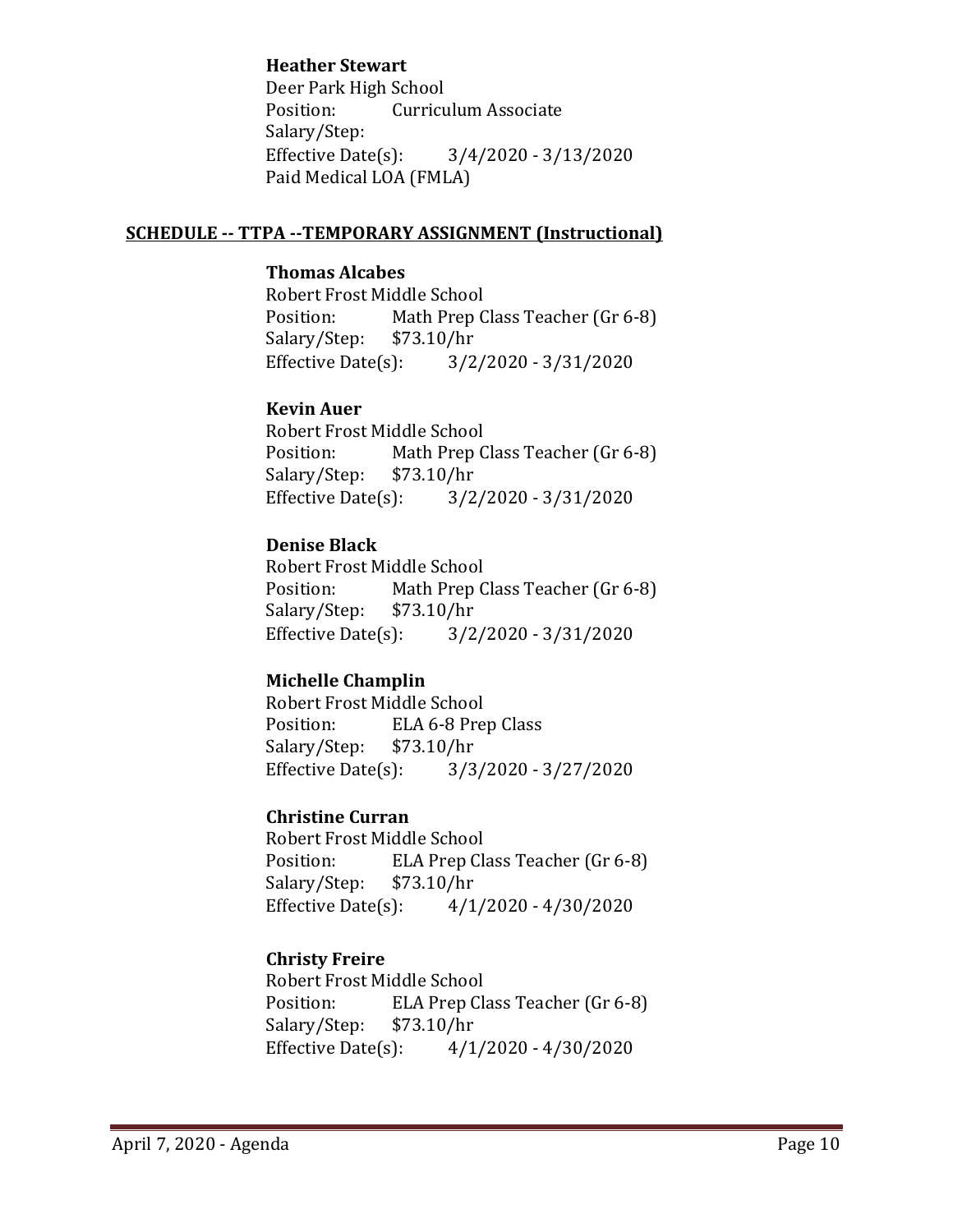### **Shayna Gnann**

Robert Frost Middle School Position: ELA Prep Class Teacher (Gr 6-8)<br>Salary/Step: \$73.10/hr Salary/Step: \$7<br>Effective Date(s):  $4/1/2020 - 4/30/2020$ 

#### **Lia Gonzalez**

Robert Frost Middle School<br>Position: Math Prep C Math Prep Class Teacher (Gr 6-8)<br>\$73.10/hr Salary/Step: \$7<br>Effective Date(s):  $3/2/2020 - 3/31/2020$ 

#### **Carter Jones**

Deer Park High School<br>Position: IV Bovs Position: JV Boys Lacrosse Coach<br>Salary/Step: \$4,500.84 8.5 Units/Step 1 Effective Date(s): 3/9/2020 - 5/25/2020

#### **Lauren Kalinowski**

Robert Frost Middle School<br>Position: Math Prep C Math Prep Class Teacher (Gr 6-8)<br>\$73.10/hr Salary/Step: \$7<br>Effective Date(s):  $3/2/2020 - 3/31/2020$ 

### **Amina Kennedy**

Robert Frost Middle School<br>Position: ELA Prep Cla ELA Prep Class Teacher (Gr 6-8)<br>\$73.10/hr Salary/Step: \$7<br>Effective Date(s):  $4/1/2020 - 4/30/2020$ 

### **Diana Lang**

Robert Frost Middle School<br>Position: ELA Prep Cl ELA Prep Class Teacher (Gr 6-8)<br>\$73.10/hr Salary/Step: Effective Date(s): 4/1/2020 - 4/30/2020

#### **Cassandra Lynch**

Robert Frost Middle School<br>Position: Math Prep C Math Prep Class Teacher (Gr 6-8)<br>\$73.10/hr Salary/Step: \$7.<br>Effective Date(s):  $3/2/2020 - 3/31/2020$ 

### **Carey Okurowski**

Robert Frost Middle School<br>Position: Girls Who C Position: Girls Who Code Club Advisor<br>Salary/Step: \$635.40 3 Units/ \$635.40 3 Units/Step 1 Effective Date(s): 3/2/2020 - 6/30/2020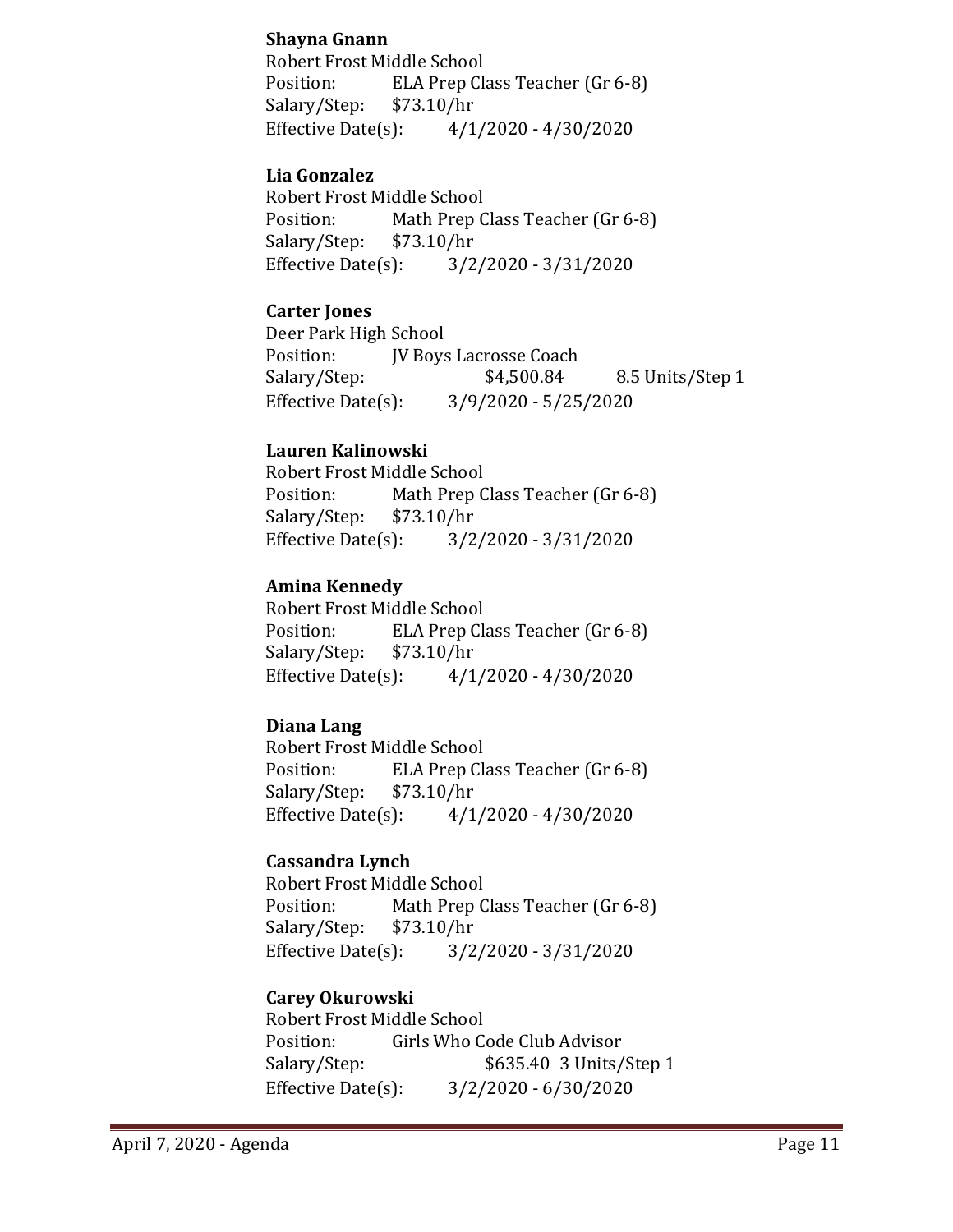#### **Laura Orzo**

Robert Frost Middle School<br>Position: ELA Prep Cla ELA Prep Class Teacher (Gr 6-8)<br>\$73.10/hr Salary/Step: \$7<br>Effective Date(s):  $4/1/2020 - 4/30/2020$ 

#### **Erica Rossi**

Robert Frost Middle School<br>Position: ELA Prep Cla ELA Prep Class Teacher (Gr 6-8)<br>\$73.10/hr Salary/Step: \$7<br>Effective Date(s):  $4/1/2020 - 4/30/2020$ 

#### **Lauren Stein**

Robert Frost Middle School<br>Position: Math Prep C Math Prep Class Teacher (Gr 6-8)<br>\$73.10/hr Salary/Step: Effective Date(s): 3/2/2020 - 3/31/2020

#### **Scott Surdi**

Robert Frost Middle School<br>Position: **IV** Head Bas Position: JV Head Baseball Coach<br>Salary/Step: \$4806.83  $7$  units/step  $5+$ Effective Date(s): 3/9/2020 - 5/25/2020

## **SCHEDULE 20/BP-821– SCHEDULE OF BILLS PAYABLE**

| General*               | #34                  | 2/29/2020 |
|------------------------|----------------------|-----------|
| General*               | #36                  | 3/31/2020 |
| General*               | #37                  | 3/31/2020 |
| Federal*               | # 16                 | 2/29/2020 |
| Federal*               | # 17                 | 3/31/2020 |
| School Lunch*          | # 14                 | 3/31/2020 |
| Trust & Agency*        | #8                   | 2/29/2020 |
| <b>WORKERS' COMP.*</b> | Daily Check Register | 2/19/2020 |
| <b>WORKERS' COMP.*</b> | Daily Check Register | 2/24/2020 |
| WORKERS' COMP.*        | Daily Check Register | 2/26/2020 |
| <b>WORKERS' COMP.*</b> | Daily Check Register | 3/2/2020  |
| <b>WORKERS' COMP.*</b> | Daily Check Register | 3/5/2020  |
| General*               | #40                  | 3/31/2020 |
| General*               | #39                  | 3/31/2020 |
| Federal*               | # 18                 | 3/31/2020 |
| School Lunch*          | # 15                 | 3/31/2020 |
| <b>WORKERS' COMP.*</b> | Daily Check Register | 3/9/2020  |
| <b>WORKERS' COMP.*</b> | Daily Check Register | 3/9/2020  |
|                        |                      |           |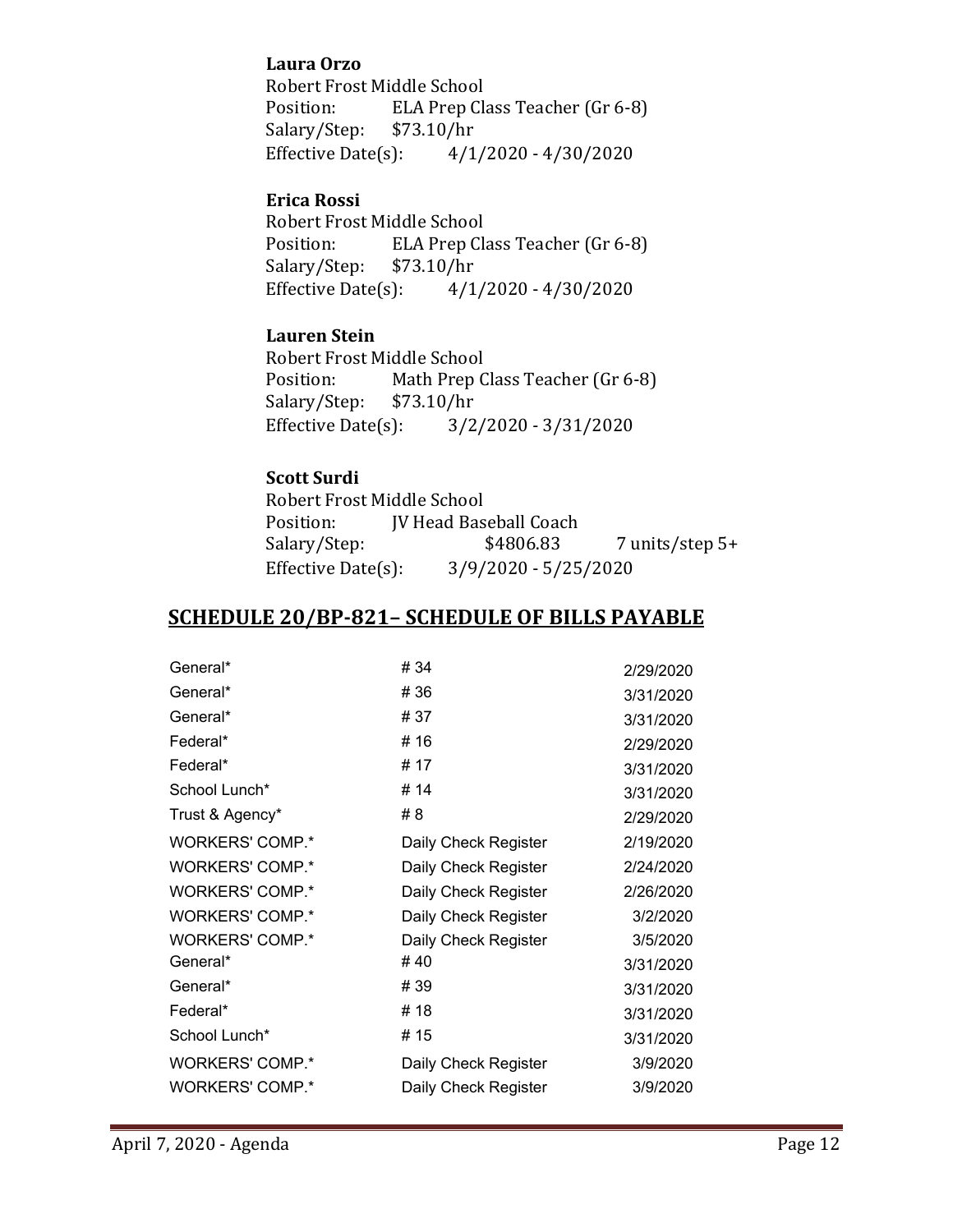| WORKERS' COMP.* | Daily Check Register | 3/10/2020 |
|-----------------|----------------------|-----------|
| WORKERS' COMP.* | Daily Check Register | 3/17/2020 |
| WORKERS' COMP.* | Daily Check Register | 3/18/2020 |
| WORKERS' COMP.* | Daily Check Register | 3/23/2020 |

# **SCHEDULE 20-E-442 - TRANSFERS**

 **#**T21, T22 & T23

## **SCHEDULE 20-F-372 & 373 - CONTRACT REPORTS**

**SCHEDULE 3-H-20 – HOME TEACHING (regular & S/E)**  (confidential)

## **SCHEDULE 3-S-20 – SPECIAL TRANSPORTATION**  (confidential)

### VI. **RECEIPT OF SCHEDULES**

*Recommend that the Board of Education approve the following receipt of schedules collectively:*

### **SCHEDULE 20-A-489 - TREASURERS REPORT**

| <b>Statement of Revenues -</b> | General Fund<br><b>Capital Fund</b><br>School Lunch Fund<br>Federal Fund | February<br>February<br>February<br>February |
|--------------------------------|--------------------------------------------------------------------------|----------------------------------------------|
| Treasurer's Report             | July/February                                                            |                                              |
| Cash Flow                      | July/February                                                            |                                              |
| Claims Audit<br>Report         | February 1, 2020 - February 29, 2020                                     |                                              |